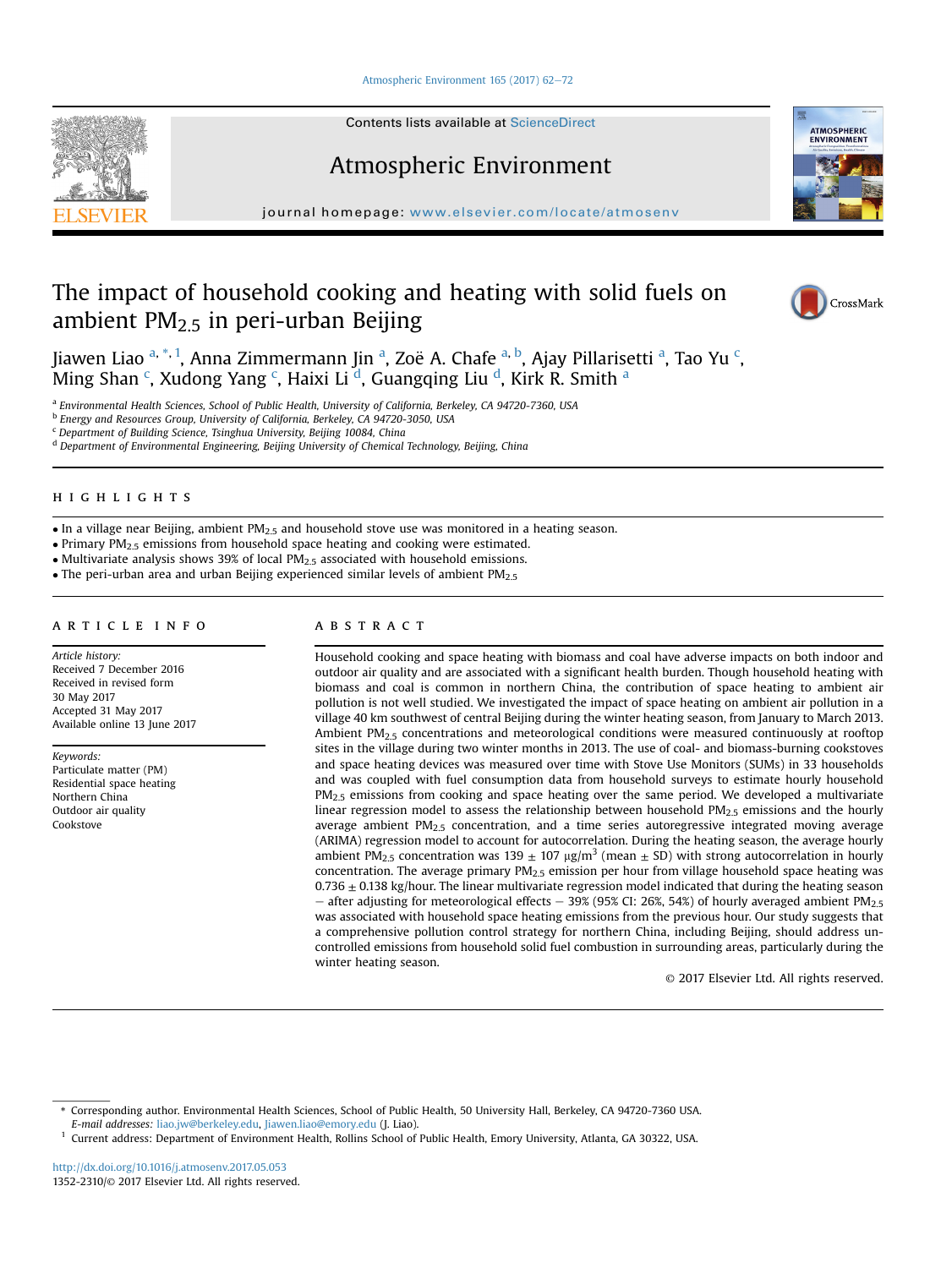# 1. Introduction

Ambient PM2.5 (particulate matter with an aerodynamic diameter less than 2.5  $\mu$ m) pollution poses a great health risk to the Chinese population and was associated with nearly 1 million premature deaths in 2013 [\(GBD, 2013 Mortality and Causes of Death](#page-9-0) [Collaborators, 2015\)](#page-9-0). Ambient air pollution (AAP) often reaches very high concentrations during the winter season in northern China; several studies have identified unfavorable weather conditions, high coal consumption, and traffic emissions in urban areas as the main sources of air pollution ([Chen et al., 2013; Wang et al.,](#page-9-0) [2013; Xiao et al., 2015a; Zhang et al., 2013](#page-9-0)). Additionally, indoor combustion of household solid fuel, including biomass and coal, generates household air pollution (HAP), which is associated with a significant additional health burden worldwide and an estimated 800,000 premature deaths in China in 2013 [\(GBD, 2013 Mortality](#page-9-0) [and Causes of Death Collaborators, 2015; Smith et al., 2014\)](#page-9-0).

Household solid fuel use is also an important source of AAP, especially in northern China. Modeling studies indicate that residential coal and biomass combustion accounted for 34% of total PM<sub>2.5</sub> emissions in China between 1990 and 2005 ([Lei et al., 2011\)](#page-9-0) and that residential emissions accounted for  $35-43%$  of the daily surface  $PM<sub>2.5</sub>$  concentration in the Beijing, Tianjin and Hebei region during January and February 2010 ([Liu et al., 2016\)](#page-9-0). In addition, other studies estimated the relationship between household emissions' contributions to AAP and subsequent health impacts in China. In 2010, Chafe et al. attributed 10% of the populationweighted ambient air  $PM<sub>2.5</sub>$  concentration in East Asia to cooking with solid fuels ([Chafe et al., 2014\)](#page-9-0). Lelieveld et al. attributed 32% of premature deaths associated with outdoor PM2.5 pollution in China to residential energy use [\(Lelieveld et al., 2015](#page-9-0)). Source apportionment of  $PM<sub>2.5</sub>$  in Beijing indicates that coal and biomass combustion contributes 30% of PM2.5 annually [\(Zhang et al., 2013](#page-10-0)). Even though most coal is used in coal-fired power plants, central heating stations, or for industrial activities ([China Energy Statistical](#page-9-0) [Yearbook, 2012, 2013](#page-9-0)), rural household coal use for space heating was recently found to be a larger source of overall emissions in northern China than previously expected, both due to historical underestimation of rural fuel consumption and a lack of pollution control at the household level [\(Zhi et al., 2015](#page-10-0)). Similarly, several studies reported that residential heating is a crucial source of combustion, which influences indoor air pollution significantly in households heated with biomass in the Tibetan Plateau [\(Carter](#page-9-0) [et al., 2016; Xiao et al., 2015b\)](#page-9-0).

Furthermore, both satellite observation and field measurement studies in northern China found that ground level  $PM<sub>2.5</sub>$  concentrations were higher in rural or suburban areas than in highpopulation-density urban areas or remote field sites, particularly during the winter heating season. This suggests strong local emissions in rural and suburban sites, potentially from coal used for space heating ([Li et al., 2014; Xiao et al., 2015a; Xie et al., 2015\)](#page-9-0).

Despite these findings  $-$  which suggest the contribution of household solid fuel combustion to ambient air pollution  $-$  relatively few direct ambient PM measurements are made outside of China's cities, and the contribution of household solid fuel use for space heating to local ambient air pollution remains poorly characterized. Guided by the limitations of previous studies, we measured use of solid fuel cookstove and heating devices to estimate hourly primary  $PM<sub>2.5</sub>$  emissions, and then to assess the relationship between emissions and hourly ambient air  $PM<sub>2.5</sub>$ concentration. By investigating the impact of household space heating on ambient concentrations of  $PM<sub>2.5</sub>$  on a relatively fine temporal scale, we provide suggestions on future air pollution control strategies in China.

# 2. Material and methods

# 2.1. Site description

This study was conducted in Er He Zhuang (EHZ) village (116°05′ E, 39°41′E), which is located in a peri-urban area, approximately 40 km southwest of central Beijing, China, in the northwest part of the North China Plain. Most peri-urban households in the North China Plain use liquefied petroleum gas (LPG) or electricity for cooking, but still rely heavily on coal and biomass for space heating in the winter. EHZ village has an approximate area of 0.25  $km^2$  and a population of approximately 200 households and 500 residents. Most households are onestory, uninsulated brick homes with rooms arranged around a central outdoor courtyard. A map of the study site is shown in [Fig. 1.](#page-2-0)

# 2.2.  $PM<sub>2.5</sub>$  and meteorological measurements

We installed an Onset HOBO Micro Station Data Logger (Onset Computer Corp., Bourne, MA, USA) on the rooftop of a centrally located 2-story village office building ([Fig. 1](#page-2-0)). Temperature (T), atmospheric pressure (P), relative humidity (RH), wind speed (WS) and wind direction (WD) were collected at 5-min intervals between January and March 2013. To facilitate analysis and represent air pollutants from urban Beijing (northeast of EHZ), we converted WS and WD into two orthogonal velocity components, i.e. southwest wind speed (SWWS) and northwest wind speed (NWWS), illustrated by Equation  $(2-1)$ . A positive value of SWWS indicates the speed of wind coming from the southwest direction, whereas a negative value indicates the speed of wind coming from the northeast direction. Similarly, a positive value of NWWS indicates the speed of wind coming from the northwest direction, whereas a negative value indicates the speed of wind coming from the southeast direction.

$$
SWWS = \sin\left((315 - WS) \times \frac{180}{\pi}\right) \times WS
$$
  
\n
$$
NWWS = \cos\left((315 - WS) \times \frac{180}{\pi}\right) \times WS
$$
 (Equation 2 –1)

Two DustTrak II Aerosol Monitors (Model 8530, TSI Corp. Shoreview, MN, USA) with  $PM<sub>2.5</sub>$  size-selective impactors were set up in locally constructed protective metal boxes on rooftops of single-story homes located in the northwest and southeast quad-rants of the village ([Fig. 1](#page-2-0)). Real-time ambient  $PM<sub>2.5</sub>$  concentration data were collected at 1-min intervals from January 9, 2013 to March 10, 2013 during the heating season. To calibrate the realtime measurements to the local EHZ village aerosol, we performed two and three 24-h gravimetric calibrations for each of the two DustTrak Monitors using the DustTraks' built-in gravimetric sampler and collected  $PM<sub>2.5</sub>$  on 37 mm PTFE filters. A field blank - a 37 mm filter placed in a closed, capped cassette  $-$  was collocated in the same protective box as each DustTrak during each gravimetric sampling period. After gravimetric sampling was completed, filters were placed in sealed, airtight petri dishes in Ziploc bags and stored at  $-20$  °C. The sealed and bagged petri dishes were transported back to the USA on ice in an insulated container. All filters were weighted in triplicate before and after sampling on a seven-digit microgram balance with accuracy of 1 µg at Kirk R. Smith's laboratory in a temperature and humidity controlled room at the University of California, Berkeley.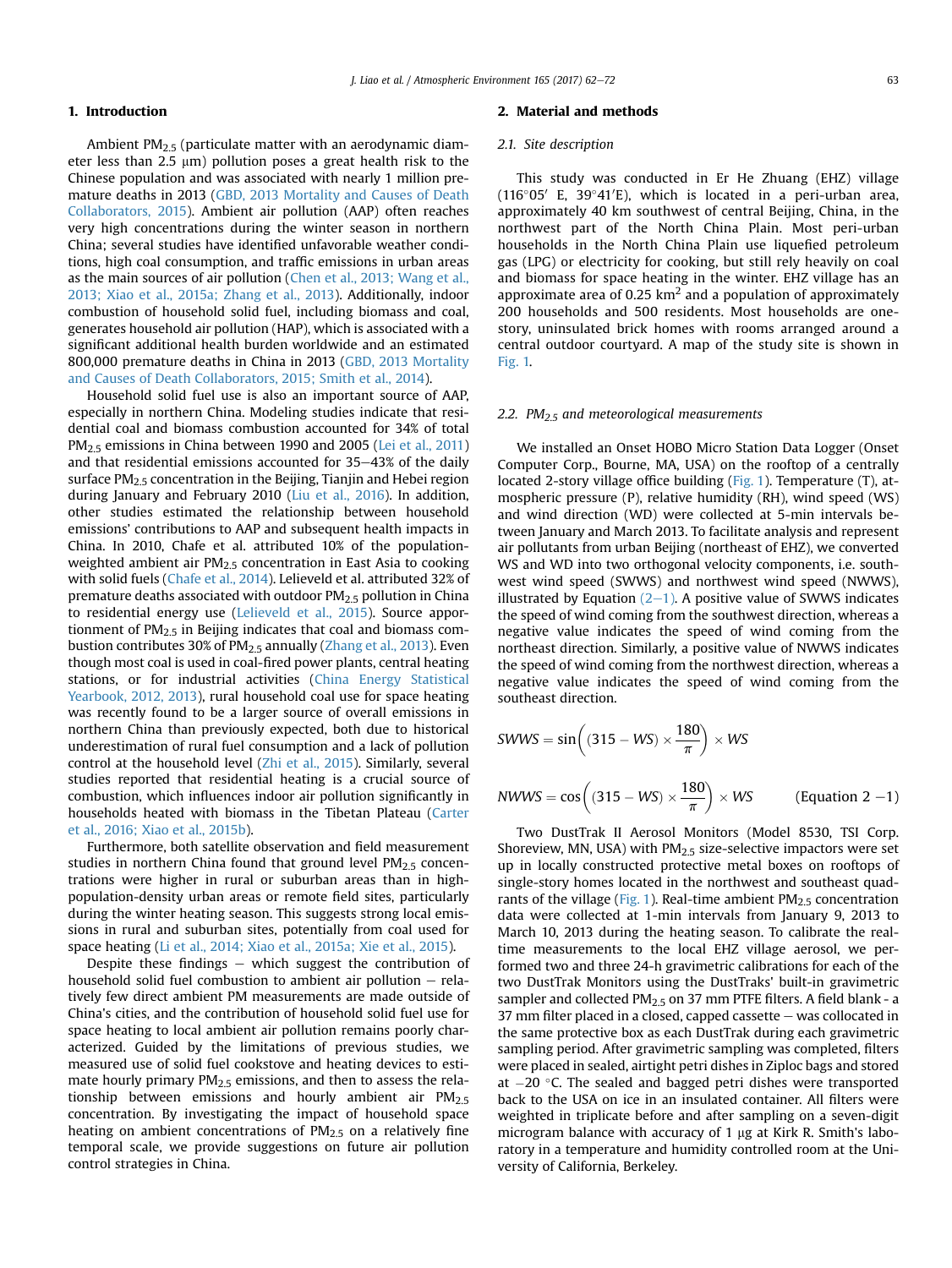<span id="page-2-0"></span>

Fig. 1. Map of Study Site. a) The arrow shows the location of EHZ village outside the 6th ring road in southwest Beijing. b) The dotted and blank Xs indicate the rooftop monitoring locations of the two DustTrak aerosol monitors and the meteorological station, respectively, within EHZ village (shown with dashed line).

#### 2.3. Household surveys and stove use monitoring

In June 2012, we randomly selected 36 households (one-sixth of all EHZ household) and asked them to participate in our study. We administered two household surveys and set up continuous stove use monitoring. Of the 36 households, 33 households agreed to participate and provided written consent. The household surveys were used to collect information on demographics, socio-economic indicators, energy use, fuel types used and fuel purchasing history, and the number of cooking stoves, water boilers, furnaces, floor heating systems and heated platform beds (called kang) in each household. In each household, we identified all cookstoves and heating devices and monitored the surface temperature of each appliance continuously using commercially available iButton SUMs (Maxim IC, USA) described previously [\(Ruiz-Mercado et al., 2013,](#page-10-0) [2012](#page-10-0)). We employed 61 SUMs on 61 solid-fuel-using appliances identified in the 33 participating households. Cookstoves were monitored between July 2012 and March 2013, while heating devices were monitored between December 2012 and March 2013. Pictures of each type of monitored device and stove are shown in Fig. 1S in the supplemental information (SI) material part 1. A coal boiler in the main village office was also monitored during the winter heating season. The characteristics and distribution of monitored devices and SUMs placement by device type are listed in Table 1.

Before implementing long-term SUMs monitoring, we

conducted pilot tests on each type of cookstove and heating device in a subset of households to determine the optimal sampling interval and placement of SUMs to capture typical temperature changes when devices were in use. A SUMs sampling rate of 5-min was used because it was frequent enough to capture multiple temperature readings during short cooking events, yet long enough to allow continuous sampling for approximately 28 days (the maximum period between household visits). Every two to four weeks, SUMs data from each household were downloaded using the OneWire Viewer software program (Maxim Integrated, San Jose, CA), household members were asked if they had stopped using or added new cookstoves or heating devices, and SUMs monitors were removed or added accordingly.

The human subject protocol for this study was approved by (1) the University of California, Berkeley's Committee for the Protection of Human Subjects, (2) Tsinghua University, and (3) the local Er He Zhuang government.

# 2.4. Household  $PM<sub>2.5</sub>$  emissions estimates

We estimated hourly PM<sub>2.5</sub> emissions per hour (EPH) from household solid fuel combustion in EHZ village by combining SUMs measurements, household energy survey results and previously published primary PM2.5 emission factors (EFs) for solid fuel combustion in rural China ([Fig. 2\)](#page-3-0). First, we characterized the use of cookstoves and heating devices based on SUMs data indicating

#### Table 1

| Characteristics and Distribution of the Solid Fuel Combustion Stoves/Devices in the Sampled Households and SUMS Monitors ( $n = 33$ households). |  |
|--------------------------------------------------------------------------------------------------------------------------------------------------|--|
|                                                                                                                                                  |  |

| Device type                                    | Purpose       | Typical device location               | SUMS placement                    | Number of devices<br>monitored | Number of households with device<br>(percentage) |
|------------------------------------------------|---------------|---------------------------------------|-----------------------------------|--------------------------------|--------------------------------------------------|
| Biomass Portable Bucket<br>Stove               | Cooking       | Outdoor, portable                     | Near stove base on brick 2        |                                | 2(6%)                                            |
| <b>Biomass Fixed-location</b><br>Stove         | Cooking       | Outdoor, enclosed structure           | Top corner of surface             | 2                              | 2(6%)                                            |
| <b>Biomass Floor Heating</b>                   | Space heating | Indoor, combustion chamber<br>outdoor | On floor                          | 2                              | 2(6%)                                            |
| Biomass Kang                                   | Space heating | Indoor                                | On platform surface               |                                | 7(21%)                                           |
| <b>Biomass Water Boiler</b>                    | Cooking       | Outdoor, portable                     | On spout                          |                                | 5(15%)                                           |
| Coal Honeycomb Briquette Mostly Space<br>Stove | Heating       | Indoor, portable or fixed<br>location | On side or base of stove 14       |                                | 13 (39%)                                         |
| Coal Furnace with Radiator Space heating       |               | Indoor, furnace in separate<br>room   | On pipe of furnace or<br>radiator | 29                             | 27 (82%)                                         |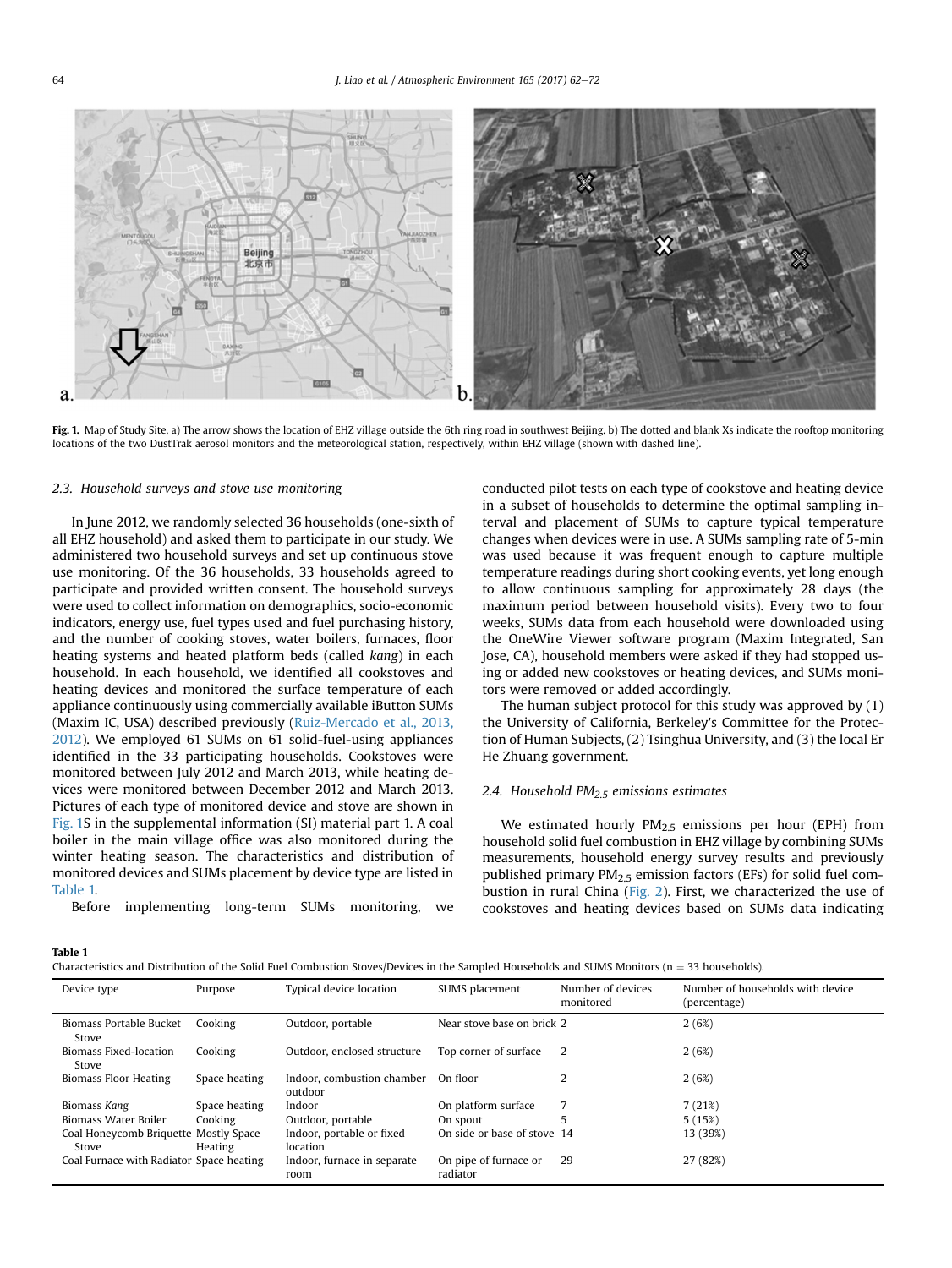<span id="page-3-0"></span>

Fig. 2. Flowchart showing inputs used to estimate  $PM<sub>2.5</sub>$  emission per hour (EPH).

whether heat was generated in a given device. Due to the heterogeneity of the stoves and heating devices, custom usage event estimating algorithms were developed for each type of biomass and coal combustion cookstove and heating device and implemented in R software version (3.2.0). The algorithms to estimate emission events, marked by peaks in monitored temperature data, generally consisted of two components: the lagged difference between eight consecutive SUMs temperature data points and a threshold related to both the daily SUMs temperature range and rate of temperature change during solid fuel use events. The development of algorithms was based on a randomized visual check of results for each type of cookstove and heating device, and comparison to ambient temperature data, followed by additional testing on another set of samples for each type of cookstove and heating device. Detailed information on this methodology is included in the SI. The methodology for SUMs data handling and algorithm development can be found elsewhere ([Mukhopadhyay et al., 2012; Pillarisetti et al.,](#page-9-0) [2014\)](#page-9-0).

Because we were unable to monitor stoves and heating devices over the course of an entire year, we adjusted the monitored SUMs emission events to estimate the number of annual SUMs emission events. To derive the number of space heating emission events, we applied the ratio between the monitoring time for each space heating device and the average length of the heating season in Beijing ([Duan et al., 2014\)](#page-9-0). To derive the number of cookstove emission events, we applied the ratio between monitoring time for each cookstove and one year.

Household survey results were used to determine annual household fuel consumption (FC) for both loose/chunk coal and honeycomb briquette coal, based on reported coal quantity purchased, used, and remaining at the end of the heating season. Because biomass fuels used in  $EHZ$  – wood branches or agricultural  $residue - were collected rather than purchased, the survey did not$  collect information about the mass of biomass fuel purchased and consumed by EHZ households. Thus, we used results from similar surveys conducted in rural Beijing in 2009 ([Zhang and Koji, 2012](#page-10-0)) to estimate total biomass FC per household. We then proportionally allocated the total biomass FC to cooking and space heating according to the ratio of SUMs emission events estimates for each category.

EFs of  $PM<sub>25</sub>$  from coal and biomass combustion in our study were chosen from field measurements and testing in China [\(Chen](#page-9-0) [et al., 2015; Shen et al., 2013; Zhang et al., 2000; Zhi et al., 2008\)](#page-9-0). Due to the several-fold difference in EFs of  $PM<sub>2.5</sub>$  from briquette versus loose or chunk coal, we calculated an adjusted coal EF weighted by the ratio of briquette to chunk coal consumption among EHZ households. The EFs for biomass were calculated by averaging reported values from published studies conducted in China.

We then incorporated estimated EFs, annual fuel consumption (FC), and the number of adjusted 5-min emission events per year to calculate PM<sub>2.5</sub> emissions per event (EE) by Equations  $(2-2)$ :

$$
EE\left(\frac{g}{event}\right) = \frac{EF\left(\frac{g}{kg}\right) \times FC\left(\frac{kg}{year}\right)}{Adjusted Emission event\left(\frac{events}{year}\right)}
$$
\n(Equation 2 -2)

We used Equations  $(2-2)$  to estimate PM<sub>2.5</sub> emissions for each 5 min SUMs event for each device-fuel combination separately (e.g., biomass water boiler, coal furnace for space heating). We then multiplied EE by the number of SUMs emission events per hour (NEPH) and the sampling ratio (SR) of households in EHZ village and summed the calculated emissions per hour (EPH) for each device-fuel combination to estimate total household emissions per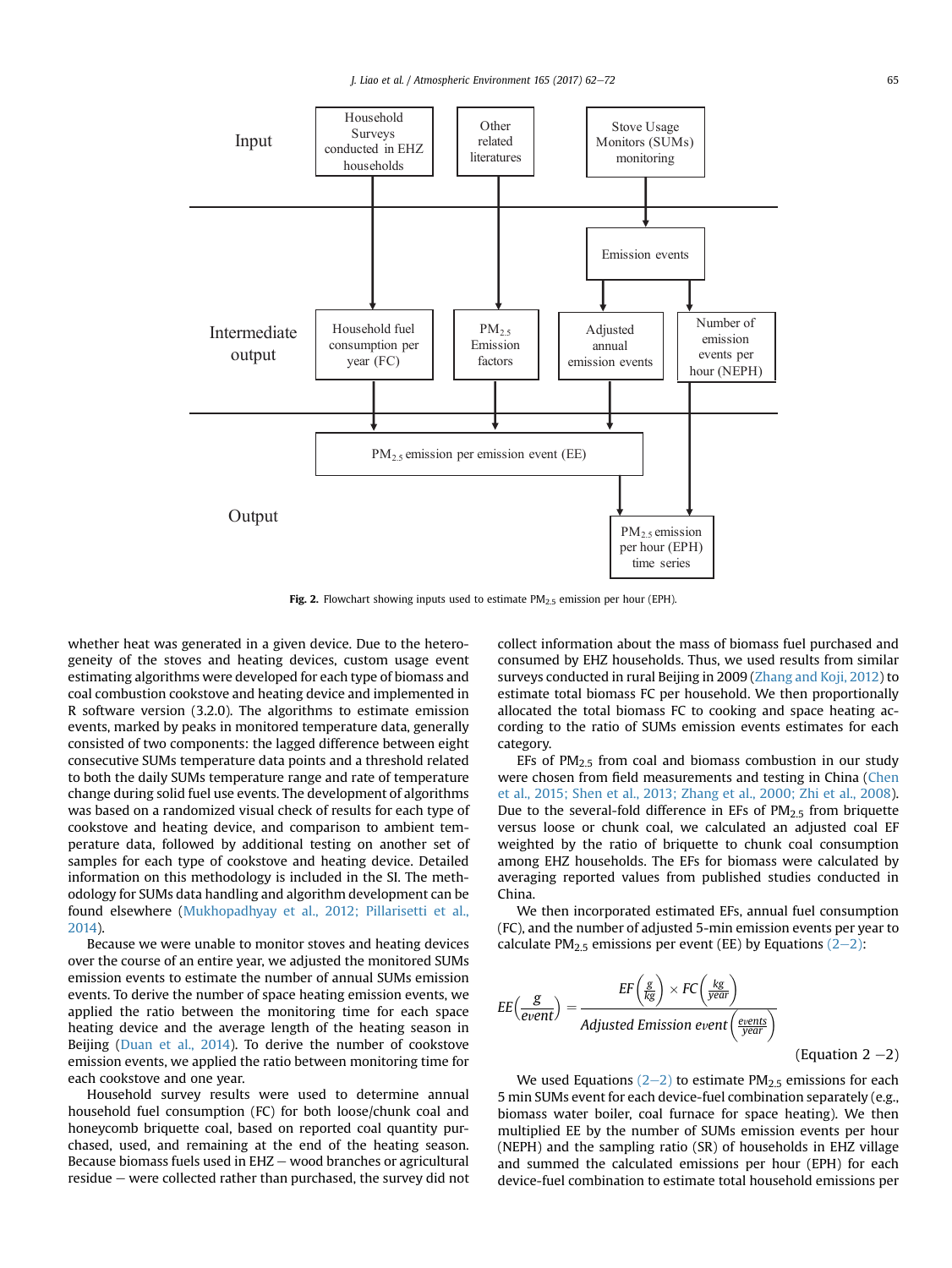hour for EHZ village (Equation  $(2-3)$ ).

$$
EPH\left(\frac{kg}{hour}\right) = \sum_{i=1}^{3} EE_i\left(\frac{g}{event}\right) \times NEPH_i\left(\frac{event}{hour}\right) \times SR \times \frac{1 kg}{1000 g}
$$
\n(Equation 2 -3)

# 2.5. Data analysis and modeling

Gravimetrically-corrected data from the two DustTrak monitors were averaged to estimate ambient  $PM<sub>2.5</sub>$  concentrations near ground level in EHZ at 1 h intervals. The derivation of a custom DustTrak calibration factor used to correct real-time DustTrak data is shown in Table S1. Meteorological variables (T, P, RH, SWWS, NWWS) and household  $PM<sub>2.5</sub>$  EPH were then averaged at 1 h intervals during the sampling period of the heating season (January 9th to March 10th, 2013). Even though the SUMs and meteorological datasets cover a longer period of time, we only have complete ambient  $PM<sub>2.5</sub>$  concentration data from January 9th to March 10th, 2013; thus our analysis was limited to this period. The relationship between EPH and hourly ambient  $PM<sub>2.5</sub>$  concentrations was assessed by a multivariate linear regression model, and a timeseries regression model was fitted among the hourly  $PM<sub>2.5</sub>$  concentrations, meteorological variables, and  $PM<sub>2.5</sub>$  EPH due to autocorrelation of the these variables ([Cryer and Chan, 2008; Gocheva-](#page-9-0)[Ilieva et al., 2013; Liu, 2009, 2007; Reisen et al., 2014\)](#page-9-0).

First, we log transformed the hourly  $PM<sub>2.5</sub>$  concentrations, since these data showed a log-normal distribution. Then, we fit a multivariate linear regression model among log-transformed hourly PM2.5 concentrations with lagged household EPH and meteorological variables. Third, to account for strong autocorrelation of the log-transformed ambient PM2.5 concentration series, we applied a time-series autoregressive integrated moving average (ARIMA) regression model on the log-transformed hourly  $PM_{2.5}$ mass concentration ( $ln(Y_t)$ ) series with household PM<sub>2.5</sub> EPH and meteorological variables ( $m_t$ , including  $T_t$ ,  $P_t$ ,  $RH_t$ , SWWS<sub>t</sub> and  $NWWS<sub>t</sub>$ ). The details of the time series ARIMA analysis are illustrated in the SI materials part 2. Multivariate regression and timeseries ARIMA regression modeling were performed using R software version (3.2.0) and the "astsa" package (version 1.3) at a significance level of 0.05.

# 3. Results

Table 2

3.1. Survey results, fuel use, SUMs events and  $PM<sub>2.5</sub>$  emission estimation

Table 2 summarizes the results of the household fuel use survey

by cooking and space heating task. In nearly all of the 32 households surveyed, improved fuels (electricity and LPG) were the primary fuels for the majority of cooking tasks year-round, though many households continued to use both biomass and coal as supplemental fuels for certain cooking tasks, particularly heating water and cooking animal food. Coal and biomass were used as spaceheating fuels, with coal as the primary space-heating fuel in 88% of surveyed households.

Fig. 2S shows illustrative SUMs temperature profiles and corresponding emission events for each type of biomass and coal cookstove and heating device for a week. [Table 3](#page-5-0) lists the aggregated results of SUMs monitoring emission events for 33 households by fuel and device type and adjusted emission events for each fuel-device combination.

Our surveys showed that all of the household coal was purchased from local vendors in EHZ. Most of the coal used in EHZ households was loose or chunk coal (2 930  $\pm$  1 680 kg/household/ year) burned in furnaces for space heating; a smaller amount of honeycomb briquette coal (400  $\pm$  520 kg/household/year) was also used. Our survey also noted that biomass fuels used by EHZ households mostly consisted of wood branches or agricultural residues collected from the fields. Estimated total biomass FC per household was 190 kg/household/year, based on a similar survey conducted in rural Beijing in 2009 ([Zhang and Koji, 2012\)](#page-10-0). After proportionally allocating the total biomass FC to cooking and space heating according to the ratio of SUMs emission events for each category, we estimated that on average, 87 kg/household-year of biomass was used for cooking and 103 kg/household-year of biomass were used for space heating. The EFs of  $PM<sub>2.5</sub>$  from coal and biomass chosen in this study were 6.33 g/kg and 4.48 g/kg, respectively ([Table 4\)](#page-5-0).

Combining adjusted emission events, FC and EFs, we estimated primary  $PM_{2.5}$  emissions per 5-min event (EE) of 0.37 g/event, 0.33 g/event and 1.00 g/event for biomass cooking, biomass space heating and coal space heating, respectively. During the monitored heating season, nearly all household emissions were from space heating, over 90% of which were from coal furnaces connected to a radiator. [Fig. 3](#page-6-0)a shows the time series plot of total combined  $PM_{2.5}$ emissions per hour (EPH) from biomass and coal use in EHZ village households during the winter heating season from January 9th to March 10th, 2013.

The average  $PM<sub>2.5</sub>$  EPH from biomass and coal in EHZ during the heating season was 0.736  $\pm$  0.381 kg/hour (mean  $\pm$  standard deviation). The EPH time series usually peaked at night and reached its lowest point in the afternoon. There was an overall trend of EPH decreasing after mid-January and a notable drop between February 10th and February 19th, which was probably due to the Chinese New Year, during which some people left the village and hence the space heating devices were not used.

|        |                      | Honeycomb Briquette | Loose or Chunk Coal | <b>Biomass</b> | Clean Fuel <sup>a</sup> | None |
|--------|----------------------|---------------------|---------------------|----------------|-------------------------|------|
| Summer | Stir-fry             |                     |                     |                | 31                      |      |
|        | Rice                 |                     |                     |                | 32                      |      |
|        | Bread                |                     |                     |                | 29                      |      |
|        | Animal Food          |                     |                     |                | 10                      |      |
|        | Water Boiling        |                     |                     |                | 24                      |      |
| Winter | Stir-fry             |                     |                     |                | 31                      |      |
|        | Rice                 |                     |                     |                | 32                      |      |
|        | Bread                |                     |                     |                | 29                      |      |
|        | Animal Food          |                     |                     |                | 10                      |      |
|        | <b>Water Boiling</b> |                     |                     |                | 24                      |      |
|        | Space Heating        |                     | 23                  |                |                         |      |

<sup>a</sup> Including electricity, LPG.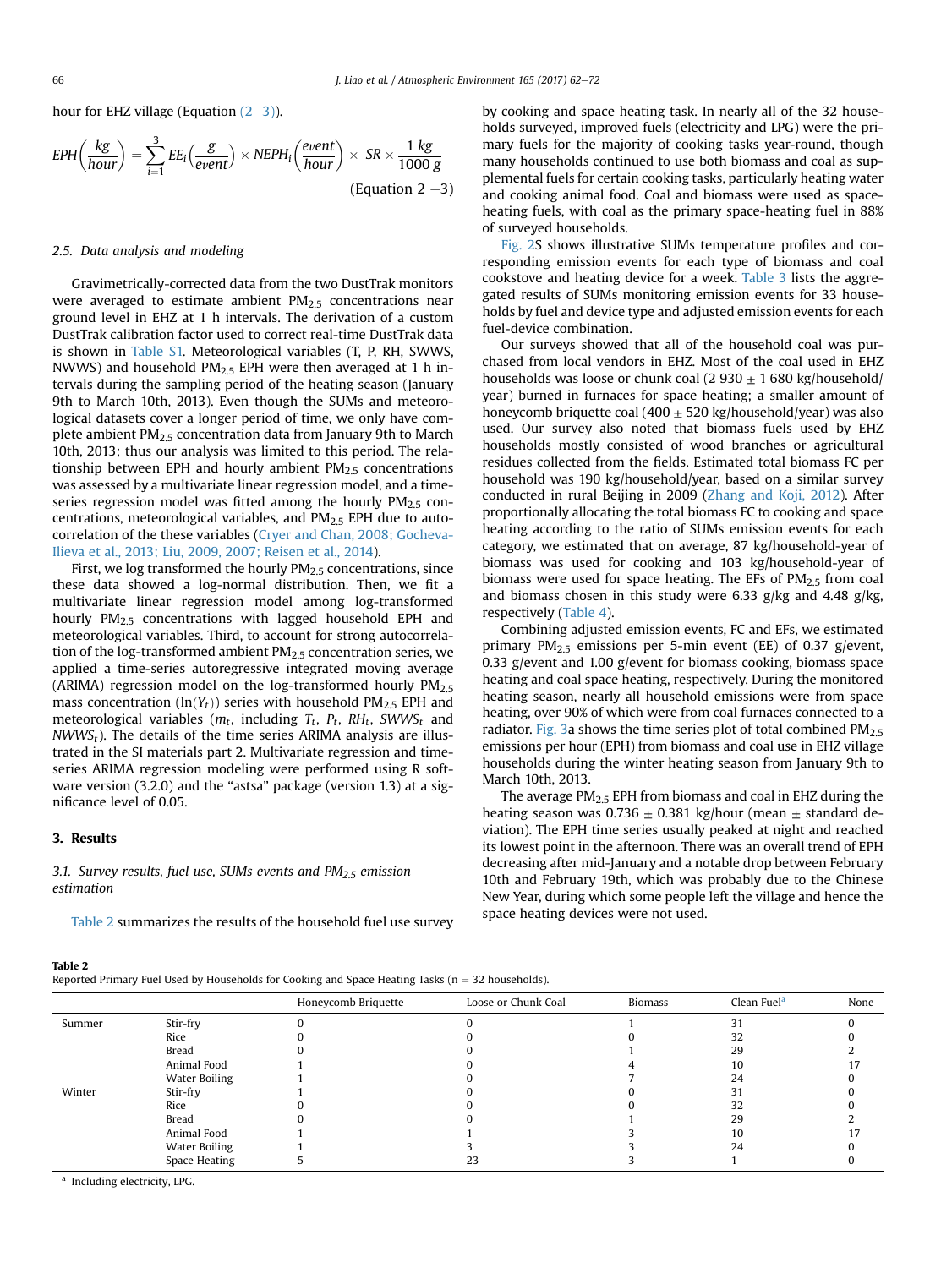<span id="page-5-0"></span>

|--|--|

| Stove Use Monitors (SUMs) Monitoring Results and SUMs 5-min Emission Events by Cookstove and Heating Device Type (n = 33 households). |  |  |
|---------------------------------------------------------------------------------------------------------------------------------------|--|--|
|                                                                                                                                       |  |  |

| Fuel and device                        | Number of households<br>with device | Number of emission events<br>(thousands) | Total 5-min points measured<br>(thousands) | Main<br>usage     | Adjusted emission events for a year<br>(thousands) |
|----------------------------------------|-------------------------------------|------------------------------------------|--------------------------------------------|-------------------|----------------------------------------------------|
| Biomass Water Boiler                   | 5                                   |                                          | 133                                        | Cooking 22.9      |                                                    |
| Biomass Fixed Stove                    |                                     |                                          | 71                                         | Cooking 7.9       |                                                    |
| <b>Biomass Bucket Stove</b>            |                                     |                                          | 94                                         | Cooking 20.7      |                                                    |
| <b>Biomass Floor Heating</b><br>System |                                     | 15                                       | 56                                         | Heating 6.7       |                                                    |
| Biomass Kang                           |                                     | 14                                       | 182                                        | Heating 22.8      |                                                    |
| Coal Radiator                          | 25                                  | 230                                      | 656                                        | Heating 373.4     |                                                    |
| Coal Furnace                           | 4                                   | 25                                       | 62                                         | Heating 68.7      |                                                    |
| Coal Honeycomb Briquette 14<br>Stove   |                                     | 79                                       | 248                                        | Heating $4$ 187.4 |                                                    |

<sup>a</sup> Mainly used for space heating, occasionally for cooking.

#### Table 4

Emission factors of  $PM_{2.5}$  (g/kg) from coal and biomass chosen in this study.

|                                      | Honeycomb Briquette <sup>b</sup> | Loose or chunk coal <sup>b</sup> | <b>Biomass</b> |
|--------------------------------------|----------------------------------|----------------------------------|----------------|
| Shen et al., EST, 2013               | 0.59                             | 8.9                              | 8.3            |
| Zhang et al., AE, 2000 <sup>,a</sup> | 0.21                             | 0.17                             | 1.54           |
| Li et al., Ecol. Model., 2015        | NA                               | <b>NA</b>                        | 3.6            |
| Zhi et al., EST, 2008                | 7.33                             | 13.2                             | <b>NA</b>      |
| Chen et al., AE, 2015                | 3.58                             | 4.93                             | <b>NA</b>      |
| Average                              | 2.93                             | 6.80                             | 4.48           |
| Chosen in this study                 | 6.33                             |                                  | 4.48           |

NA: Not available.

Measured in TSP.

**b** Using EFs of bituminous coal.

#### 3.2. Ambient air  $PM<sub>2.5</sub>$  concentration and meteorological covariates

Table 1S shows the results of gravimetric calibration of the DustTrak monitors conducted in January 2017. The calibration factors of the two DustTrak were 4.89 and 5.60, respectively; an average calibration factor for the winter season was 5.18. [Fig. 3b](#page-6-0) illustrates the hourly ambient air  $PM<sub>2.5</sub>$  concentrations from January 9th to March 10th after gravimetric correction. The hourly averaged  $PM<sub>2.5</sub>$  concentration during the sampling period was 139  $\pm$  107 µg/m<sup>3</sup> (mean  $\pm$  standard deviation), and hourly PM<sub>2.5</sub> concentrations also displayed a diurnal periodic pattern, strong autocorrelations, and higher values at night than during the day.

[Fig. 4](#page-7-0) illustrates the time series of hourly mean meteorological conditions, including temperature (T), pressure (P), relative humidity (RH), northwest wind speed (NWWS) and southwest wind (SWWS). Fig. 3S illustrates the scatter plots of total  $PM_{2,5}$  EPH  $(X_t)$ , log-transformed ambient air  $PM_{2.5}$  concentration (ln(Yt)) and meteorological variables at each hourly point. The scatter plots in Fig. 3S show that RH and EPH seem to be positively correlated with  $ln(Y_t)$ , while temperature appeared to be negatively correlated. Moreover, the absolute value of wind speed was negatively associated with  $ln(Y_t)$ . Wind direction manifested interesting patterns; the southwest wind reduced  $ln(Y_t)$  more slowly than the northwest wind did, while the southeast wind reduced  $ln(Y_t)$  more slowly than the northeast wind (Fig. 3S, first row fourth and fifth panel). This implies that the north wind had a stronger effect on improving air quality in EHZ village.

# 3.3. Multivariate regression between household emissions and ambient air pollution

Equation  $(3-1)$  shows the results of 1-h lagged multivariate regression of PM2.5 EPH and other meteorological variables with log-transformed hourly ambient air  $PM<sub>2.5</sub>$  concentration; the estimates of coefficients and standard errors are listed in [Table 5](#page-7-0).

$$
ln(Y_t) = 0.4461x_{t-1} - 0.0251P_t + 0.0293T_t + 0.0343RH_t + 0.1380NWWs_t + 0.3145 SWWs_t + \varepsilon_t
$$

(Equation  $3 - 1$ )

The adjusted R-square of this lagged linear regression is 0.59 and  $p < 0.05$  for all the variables in the model, indicating that 59% of the total variance of log-transformed hourly ambient  $PM_{2.5}$  concentrations can be explained by T, P, RH, NWWS, SWWS and household PM2.5 EPH. Additionally, this lagged linear regression analysis implies that during the heating season we monitored, on average, an increase of 50 g of primary PM2.5 EPH from household solid fuel combustion in EHZ village at hour t-1 was associated with a 2% (95% confidence interval: 1.5%, 2.9%) increase of hourly ambient  $PM<sub>2.5</sub>$  level at hour t, adjusting for meteorological effects. On average, during the heating season, 39% (95% CI: 26%, 54%) of the ambient PM2.5 concentration was associated with household emissions over the previous hour, after adjusting for meteorological effects.

# 3.4. Time series analysis and regression

To test the relationship between  $PM<sub>2.5</sub>$  emissions from household fuel use and local ambient pollution with even more conservative assumptions, we applied an ARIMA model that essentially eliminates the ambient  $PM<sub>2.5</sub>$  concentration spikes that occur nightly due to stove use as being due to autocorrelation, which of course we do not believe, and tests whether stove use at other times is related to ambient pollution. This highly conservative assumption still shows an effect, albeit less strong as could be expected, which adds to the confidence that what we show with the multivariate regression is real. See SI material part 3 for more indetailed for ARIMA analysis results, model selection and model diagnosis.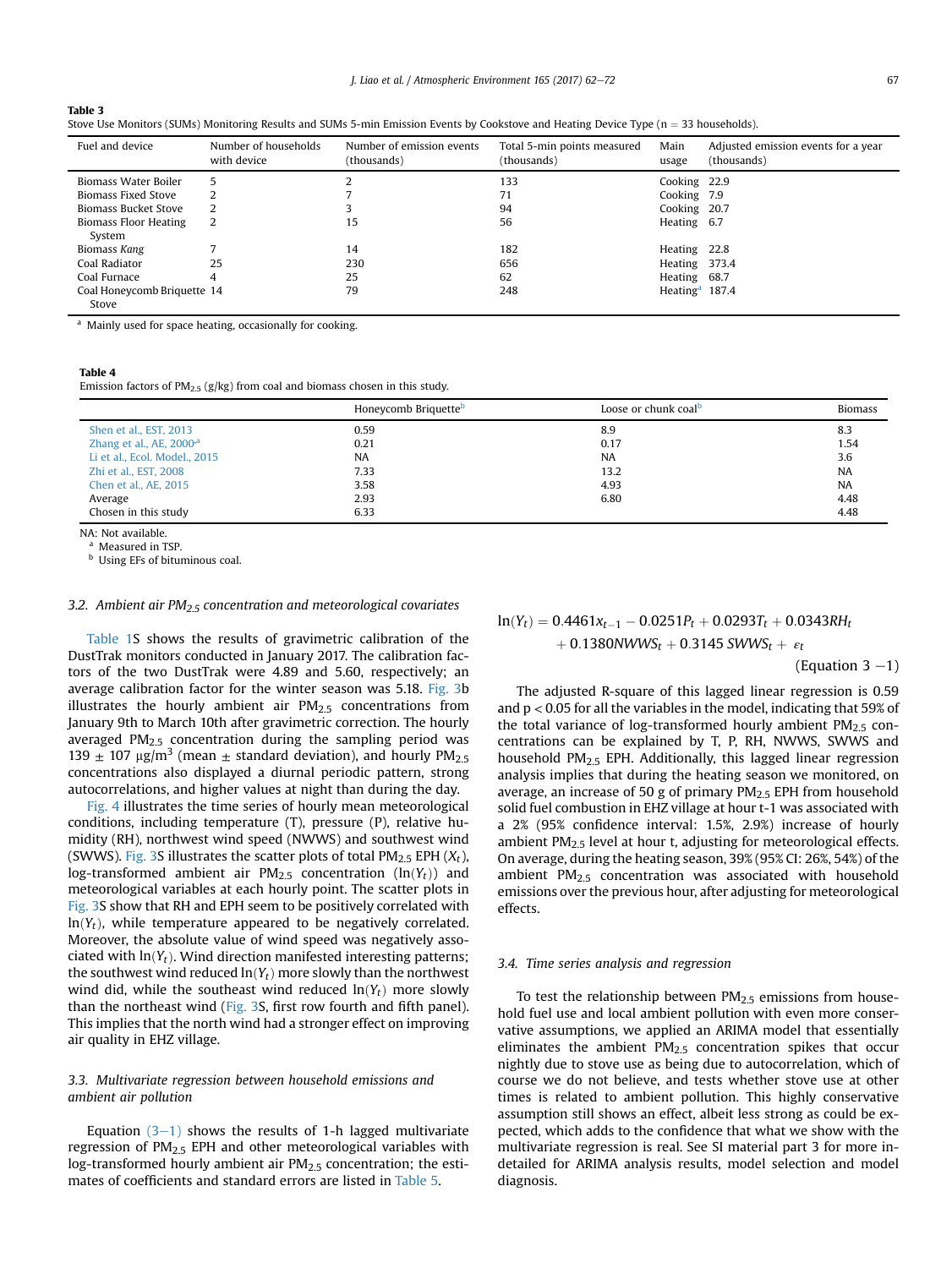<span id="page-6-0"></span>

Fig. 3. a. Time Series of PM<sub>2.5</sub> Emission per Hour (EPH) from Biomass and Coal Use by EHZ Households from January 9th to March 10th, 2013. b. Hourly Ambient Air PM<sub>2.5</sub> Mass Concentration from January 9th to March 10th, 2013.

# 4. Discussion

# 4.1. Coal and biomass use for household heating

By using SUMs to measure household cookstove and heating device use over time during the heating season, we characterized household fuel use patterns in peri-urban Beijing in detail. In EHZ village, we observed a high prevalence of coal and biomass use for space heating, which is consistent with other studies in northern China [\(Li et al., 2015; Shan et al., 2015; Zhang and Koji, 2012; Zhi](#page-9-0) [et al., 2015](#page-9-0)). Similar to findings from studies in Yunnan, Hebei, and Hubei provinces in China, EHZ households used a combination of improved and solid fuels for cooking; EHZ households, however, used electricity and LPG for a greater proportion of cooking tasks, with biomass mainly used as a supplemental fuel for specific tasks such as water boiling and cooking animal food ([Baumgartner et al.,](#page-9-0) [2011; Peng et al., 2010; Zhi et al., 2015](#page-9-0)). During the heating season from January to March, over 90% of primary PM<sub>2.5</sub> emissions from EHZ households were due to space heating, most of which resulted from coal combustion in coal furnaces or in fixed-location honeycomb coal briquette stoves with chimneys.

This finding suggests that household coal burning for space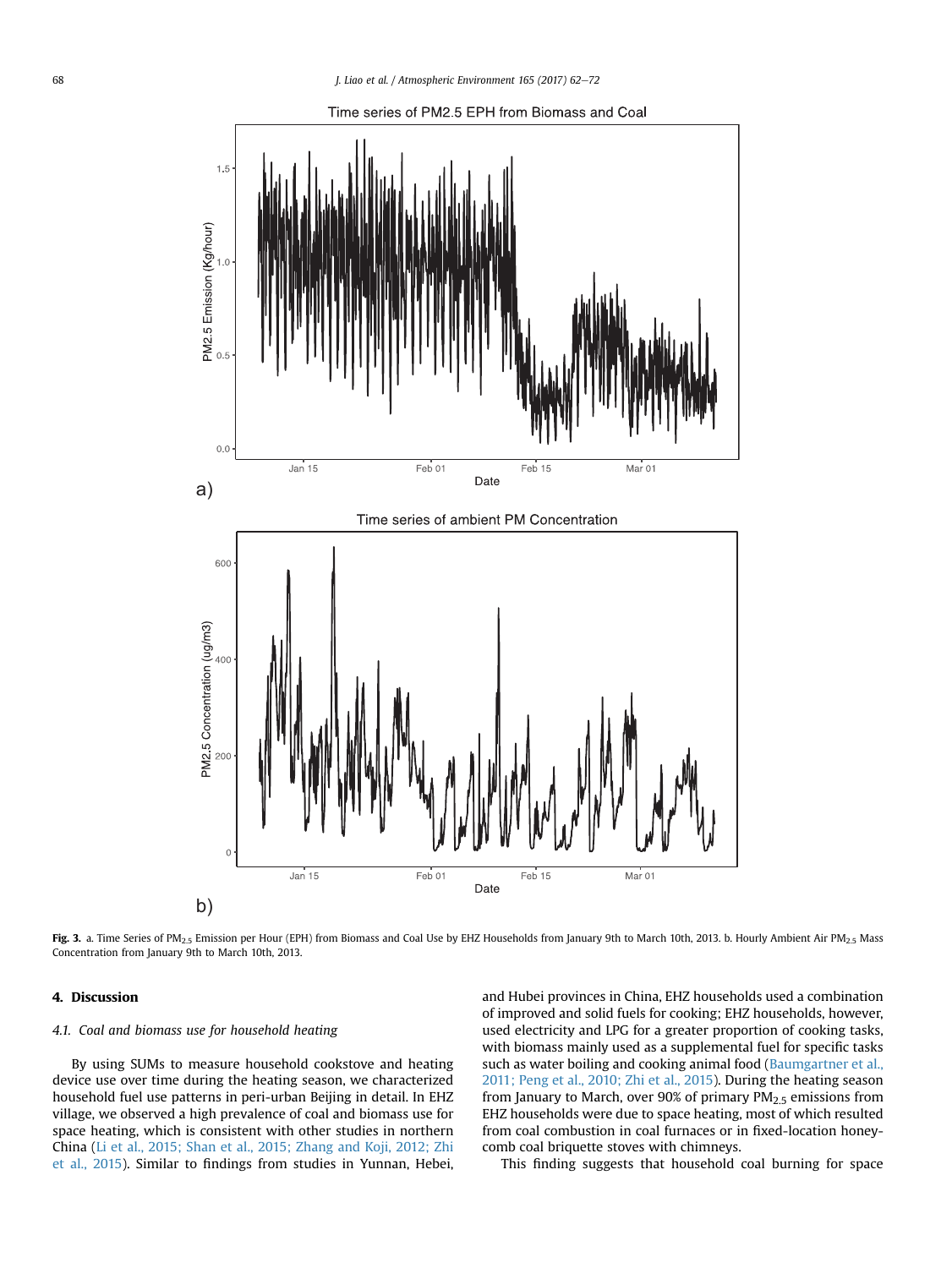<span id="page-7-0"></span>

Fig. 4. Time series plot of meteorological variables.

Table 5 Coefficient of parameters in multivariate regression models.

| Parameters                  | Estimate of coefficient Standard error |        | P value    |
|-----------------------------|----------------------------------------|--------|------------|
| Lagged regression model     |                                        |        |            |
| Temperature                 | 0.0293                                 | 0.0070 | $< 0.001*$ |
| Pressure                    | $-0.0251$                              | 0.0045 | $< 0.001*$ |
| Relative Humidity           | 0.0343                                 | 0.0014 | $< 0.001*$ |
| Northwest Wind              | 0.1380                                 | 0.0296 | $< 0.001*$ |
| Southwest Wind              | 0.3145                                 | 0.0238 | $< 0.001*$ |
| 1 h lagged $PM2$ , Emission | 0.4461                                 | 0.0707 | $< 0.001*$ |

 $*$ p < 0.05.

heating remains an important and dominant source of  $PM<sub>2.5</sub>$ emissions in peri-urban and rural areas in the North China Plain, including EHZ village. Compared to other sources of primary  $PM<sub>2.5</sub>$ emissions, household emissions from solid fuel use are poorly controlled, and  $PM<sub>2.5</sub>$  end-of-pipe EFs for household solid-fuel devices are generally orders of magnitude higher than those for industrial sources such as coal-fired power plants, where various controlling technologies are often installed [\(Lei et al., 2011\)](#page-9-0). Most of the observed coal furnaces and fixed stoves, as well as the biomass kang and floor heating systems, were equipped with chimneys. While chimneys can reduce indoor air pollution levels, they usually direct household combustion emissions into ambient air without emission controls [\(Carvalho et al., 2016; Smith et al., 2011\)](#page-9-0). This movement of emissions  $-$  from the indoor environment to the near home, ambient environment  $-$  poses concerns for ambient air quality and population health, especially in areas with a high density of coal and biomass combustion [\(Carvalho et al., 2016\)](#page-9-0).

Previous studies related to household fuel use in China relied mainly on household surveys or broad census questions about cooking and space-heating fuel use. Surveys, interviews and timeactivity journals are all subject to recall bias and generally cannot provide detailed longitudinal information on fuel use frequency or durations. Recently, Carter et al. used continuous indoor PM<sub>2.5</sub> monitoring to estimate daily hours of biomass combustion for cooking and heating in households in the Tibetan Plateau in China with greater objectivity and temporal resolution ([Carter et al.,](#page-9-0) [2016\)](#page-9-0). In this study, we complemented household surveys with cookstove and heating device SUMs monitoring to establish hourly solid fuel use patterns. Compared to other published studies in northern China, our study offered a finer time scale and a more objective quantification of fuel use in households, enabling us to estimate primary PM<sub>2.5</sub> emissions per hour (EPH) from household solid fuel use and to assess the associated impact on local ambient air quality. Our EPH estimates are dependent on the accuracy of SUMs peak selection algorithms, as well as the assumption that each type of cookstove or heating device used a similar amount of fuel within a given time period. SUMs peak selection methodologies were originally used to analyze data collected in Guatemalan and Indian households [\(Mukhopadhyay et al., 2012; Pillarisetti](#page-9-0)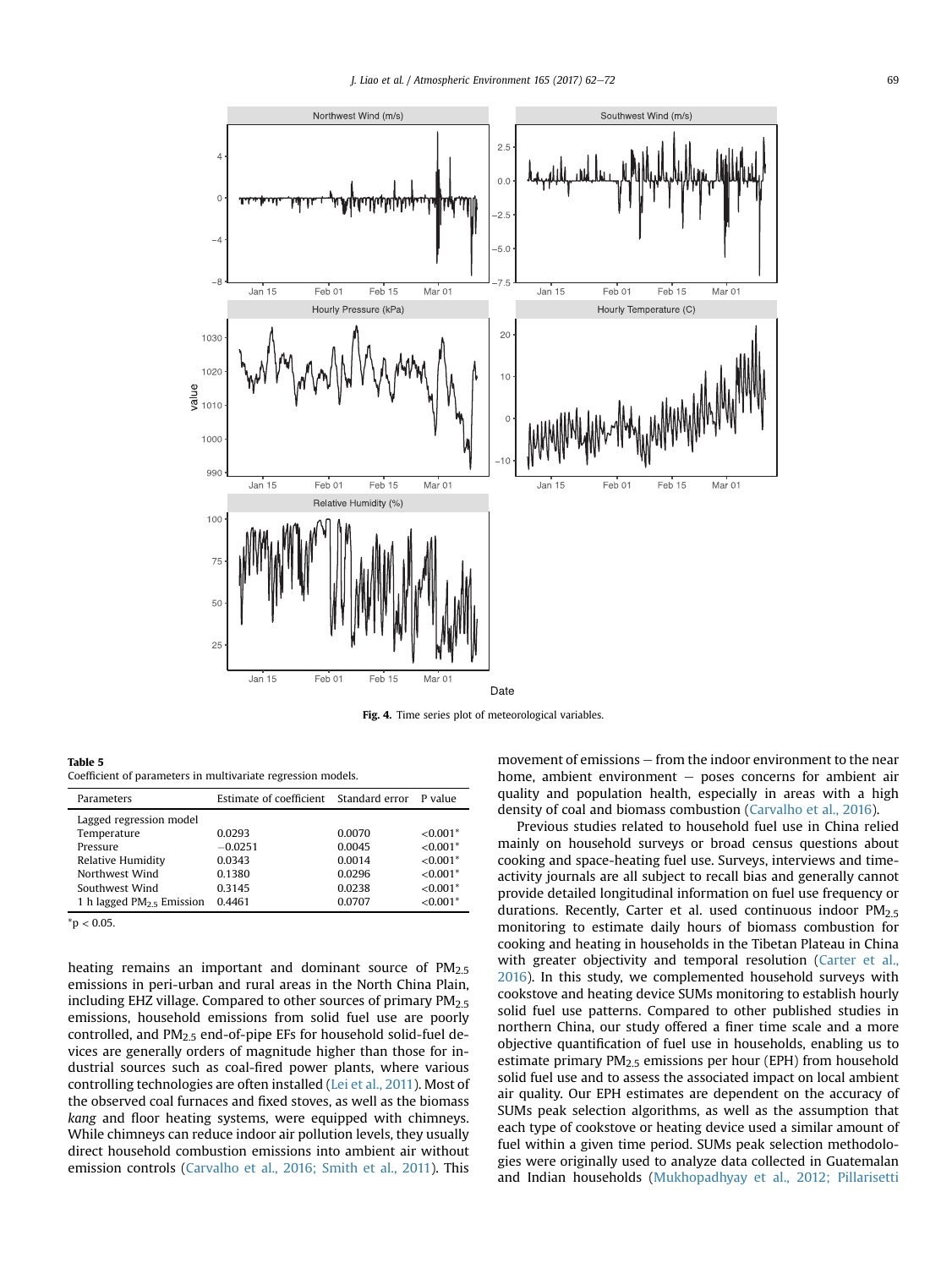[et al., 2014; Ruiz-Mercado et al., 2012\)](#page-9-0). We adapted elements of these studies, but developed new algorithms to accommodate a broader range of cookstove and heating device types, and performed visual checks to ensure the accuracy of the algorithms for all devices. While stoves and heating devices consume fuels differently, the majority of the solid fuel used by EHZ households during the heating season study period was coal for space heating in furnaces, so fuel and device type were comparable among households. Thus, this assumption will have a negligible impact on the accuracy of the emissions estimates, and bias the results towards the null hypothesis making it harder to find the relationship between emission and ambient air pollution.

#### 4.2. PM $_{2.5}$  concentration in peri-urban Beijing

During our sampling period, we observed high concentrations of PM<sub>2.5</sub> in EHZ village. During 85% of the monitored heating season days, daily PM2.5 concentrations exceeded the World Health Organization's (WHO) 24-h standard of 25  $\mu$ g/m $^3$ ; on 74% of days, measured concentrations exceeded the PM2.5 daily average interim air quality guideline of 75  $\mu$ g/m<sup>3</sup>, which is also the new Chinese national 24-h ambient air quality standard [\(Ministry of](#page-9-0) [Environmental Protection of P.R. China and General](#page-9-0) [Administration of Quality Supervision, Inspection and Quarantine](#page-9-0) [of P.R.China, 2012; World Health Organization, 2005](#page-9-0)). Recognizing that these levels occur commonly during the year, a more appropriate comparison is probably with the annual Chinese standard of 35  $\mu$ g/m $^3$ . This was exceeded on 90% of days. between January 9th to March 10th, 2013.

Despite the popular belief that air quality in rural areas and villages outside large Chinese cities is better than that in city centers and the focused research effort on the air pollution in mega cities ([Chan and Yao, 2008](#page-9-0)), our study found that, during the heating season, average ambient PM<sub>2.5</sub> concentrations measured in EHZ village in peri-urban Beijing were in the range or even higher than the reported average  $PM<sub>2.5</sub>$  concentrations for urban Beijing. Though the Beijing Municipal Environmental Protection Bureau (BJEPB) started monitoring  $PM_{2.5}$  data in 2012 at < 35 stations and publishing an air quality index online, historic PM2.5 concentrations collected during the heating season we monitored were not avail-able [\(BJEPB, 2016\)](#page-9-0). Thus, we used hourly  $PM<sub>2.5</sub>$  data monitored at the US Embassy in northeast urban Beijing for comparison [\(U.S.](#page-10-0) [Department of State, 2016](#page-10-0)). The average ambient  $PM<sub>2.5</sub>$  concentration at the US Embassy site between January 9th and March 10th, 2013 was 99  $\pm$  75  $\mu$ g/m $^3$ , lower than the measured concentration in EHZ village over the same period (139  $\pm$  107  $\mu$ g/m<sup>3</sup>). Other studies conducted in northern China found that the average annual ambient PM concentration was comparable between rural villages and urban centers, with significantly lower PM concentrations found only in remote rural field sites away from residential areas [\(Li](#page-9-0) [et al., 2014\)](#page-9-0). Even though, depending on wind direction, local PM2.5 may have been occasionally influenced by transport from the city, our work indicates that locally-generated ambient  $PM<sub>2.5</sub>$ , is an important concern for China's growing peri-urban areas, as well as its urban centers.

# 4.3. Impact of household fuel combustion on ambient air pollution

Through multivariate regression evaluating the relationship between log-transformed hourly PM2.5 concentration and 1-h lagged EPH and meteorological variables, we found a statistically significant association between PM2.5 EPH from households and the log-transformed local ambient PM2.5 concentration, after adjusting for meteorological conditions. Our study suggests that 39% (95% CI: 26%, 54%) of hourly averaged ambient  $PM<sub>2.5</sub>$  concentration was associated with total PM emissions from household space heating during the most recent hour at a local site. Our findings are consistent with other recent studies on the contribution of residential fuel use to ambient air pollution in China ([Lelieveld et al.,](#page-9-0) [2015; Liu et al., 2016; Xiao et al., 2015a](#page-9-0)). In contrast to our study's findings, Carter et al. reported that household heating deteriorated indoor air quality but not ambient air quality in China's Tibetan Plateau [\(Carter et al., 2016](#page-9-0)). This is likely due to lower population density in Beichuan County on the Eastern Tibetan Plateau than that in the North China Plain where our study was conducted. Our finding that household space heating negatively affects ambient air quality complements other studies on the impact of household cooking with solid fuel on ambient air quality [\(Chafe et al., 2014\)](#page-9-0) and central heating systems on ambient air quality ([Chen et al.,](#page-9-0) [2013\)](#page-9-0). We highlight that uncontrolled household emissions from space heating contribute significantly to ambient air pollution in China even if this sector accounts for a relatively small proportion of coal consumption in China ([China Energy Statistical Yearbook,](#page-9-0) [2012, 2013\)](#page-9-0).

Our study additionally demonstrates autocorrelation of local ambient  $PM<sub>2.5</sub>$  concentrations and the strong influence of meteorological conditions. All the meteorological variables  $-$  including  $T$ , P, RH, SWWS and NWWS - monitored at EHZ showed a statistically significant relationship with log-transformed ambient air  $PM<sub>2.5</sub>$ concentration in multivariate regression model. This is consistent with other studies on daily variations of air pollution with meteorological conditions ([Liang et al., 2015; Liu, 2009; Zhou et al., 2015\)](#page-9-0).

Because this study did not include measurement of background ambient PM<sub>2.5</sub> levels or source apportionment, we cannot quantify the relative contributions of other pollution sources to ambient PM<sub>2.5</sub> concentrations in EHZ, such as traffic, industrial sources, transportation from other sources in city and secondary particle formation. EHZ village is located 3 km outside of Beijing's 6th ring road and 1 km from the adjacent G5 national expressway. Though there is a brick factory just north of EHZ, which was not in operation during the winter study period, it is not located near any major industrial pollution sources. Motor vehicle emissions are a relatively large contributor to secondary aerosol formation, but much less to ambient primary PM<sub>2.5</sub> concentrations during winters in Beijing [\(Zhang et al., 2013\)](#page-10-0). Another limitation of this study is that we could not conduct sensitivity analysis, due to the difficulties of consistently estimating variability of each parameter in the model.

Because of the high  $PM<sub>2.5</sub>$  EFs ([Chen et al., 2015; Shen et al.,](#page-9-0) [2010; Zhang et al., 2000; Zhi et al., 2008\)](#page-9-0) and relatively large fuel consumption [\(Zhang and Koji, 2012\)](#page-10-0), emissions from household solid fuel combustion were an important contributor to the severe ambient air pollution we observed in EHZ village. During the winter heating period, PM air pollution levels in the North China Plain often reach high levels, especially in unfavorable meteorological conditions ([Rohde and Muller, 2015; Xiao et al., 2015a](#page-9-0)). For example, over a 12-month period, Li et al. found a mean  $PM_{10}$ concentration of  $182 \pm 152 \,\mu$ g/m<sup>3</sup> in rural villages in northern China ([Li et al., 2014\)](#page-9-0). This suggests that pollution from outside EHZ village could be transported or dispersed to EHZ and pollution emitted within EHZ village could also be dispersed to other areas. Given the small size of EHZ village and the fine temporal scale of our air pollution data, it is reasonable to believe these effects will be minimal. However, transport of pollution in and out of the village made it harder for us to characterize the relationship between household emissions and ambient air pollution. Despite these limitations, our study showed a significant correlation between household space heating emissions and log-transformed ambient air PM2.5 concentrations in a multivariate linear regression model. Overall, our results indicate that comprehensive pollution control strategies for Beijing, the surrounding North China Plain, and other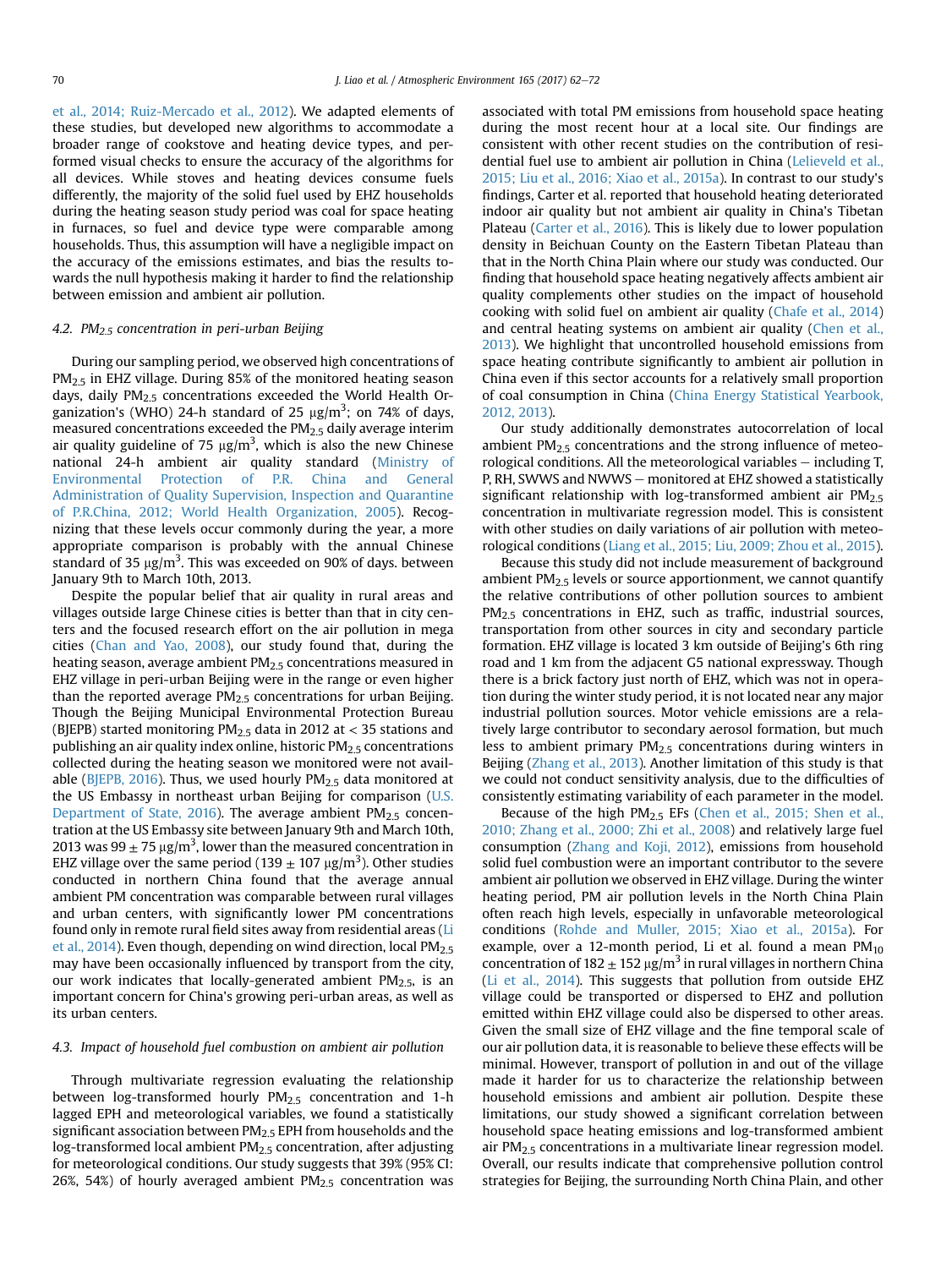<span id="page-9-0"></span>similar areas should address emissions from household solid fuel combustion, particularly during the winter heating season. Our findings also emphasize the need to monitor particle air pollution in peri-urban and rural areas in order to understand ambient pollution in China.

# 5. Conclusion

By conducting household surveys and continuous monitoring of cookstoves, heating devices, air quality, and meteorological conditions in EHZ village in peri-urban Beijing, we found empirical evidence suggesting that emissions from household solid fuel combustion negatively impact local ambient air quality during the winter heating season. During the heating season in EHZ, we observed high concentrations of ambient  $PM<sub>2</sub>$  and high emissions of PM2.5 resulting from household solid fuel use, mostly from coal combustion for space heating. Using a multivariate linear regression model, we found a statistically significant relationship between 1-h lagged local  $PM<sub>2.5</sub>$  EPH from household sources, and ambient air  $PM<sub>2.5</sub>$  concentrations, after adjusting for meteorological effects.

The methods we developed and applied to estimate  $PM_{2.5}$ emissions from solid fuel combustion we employed can be utilized in other household air pollution as well as ambient air pollution studies. Our findings suggest that uncontrolled household emissions, particularly from space heating with coal, remain a large and significant source of ambient air pollution in rural and peri-urban China during winter months. Any comprehensive pollution control strategy for northern China should address the full range of pollution sources, including uncontrolled emissions from household solid fuel combustion, particularly during the winter heating season. To reduce household air pollution in peri-urban and rural areas of northern China, technological and policy resources should be leveraged to ensure use of cleaner energy sources for space heating and/or installation of solid fuel pollution controls at the household level.

# Acknowledgements

We thank UC Berkeley Center for Global Public Health and Center for Chinese Studies, the Beijing Municipal Commission of Science and Technology (project No. Z161100001216014) for providing funding, and Prof. Ralph Catalano at UC Berkeley for providing suggestions on the time series analysis. We much appreciate the cooperation, time, and patience of the residents of Er He Zhuang village during the monitoring period.

# Appendix A. Supplementary data

Supplementary data related to this article can be found at [http://](http://dx.doi.org/10.1016/j.atmosenv.2017.05.053) [dx.doi.org/10.1016/j.atmosenv.2017.05.053](http://dx.doi.org/10.1016/j.atmosenv.2017.05.053).

#### References

- Baumgartner, J., Schauer, J.J., Ezzati, M., Lu, L., Cheng, C., Patz, J., Bautista, L.E., 2011. Patterns and predictors of personal exposure to indoor air pollution from biomass combustion among women and children in rural China. Indoor Air 21, 479-488. [http://dx.doi.org/10.1111/j.1600-0668.2011.00730.x.](http://dx.doi.org/10.1111/j.1600-0668.2011.00730.x)
- BJEPB, 2016. Beijing Municipal Environmental Monitoring Center Data Support (In Chinese) [WWW Document]. URL. <http://www.bjmemc.com.cn/g372.aspx> (Accessed 18 July 2016).
- Carter, E., Archer-Nicholls, S., Ni, K., Lai, A.M., Niu, H., Secrest, M.H., Sauer, S.M., Schauer, J.J., Ezzati, M., Wiedinmyer, C., Yang, X., Baumgartner, J., 2016. Seasonal and diurnal air pollution from residential cooking and space heating in the eastern tibetan plateau. Environ. Sci. Technol. 50, 8353-8361. [http://dx.doi.org/](http://dx.doi.org/10.1021/acs.est.6b00082) [10.1021/acs.est.6b00082.](http://dx.doi.org/10.1021/acs.est.6b00082)
- Carvalho, R.L., Jensen, O.M., Tarelho, L.A.C., 2016. Mapping the performance of wood-burning stoves by installations worldwide. Energy Build. 127, 658-679.

<http://dx.doi.org/10.1016/j.enbuild.2016.06.010>.

- Chafe, Z.A., Brauer, M., Klimont, Z., Van Dingenen, R., Mehta, S., Rao, S., Riahi, K., Dentener, F., Smith, K.R., 2014. Household cooking with solid fuels contributes to ambient PM2.5 air pollution and the burden of disease. Environ. Health Perspect. <http://dx.doi.org/10.1289/ehp.1206340>.
- Chan, C.K., Yao, X., 2008. Air pollution in mega cities in China. Atmos. Environ 42, 1e42. <http://dx.doi.org/10.1016/j.atmosenv.2007.09.003>.
- Chen, Y., Ebenstein, A., Greenstone, M., Li, H., 2013. Evidence on the impact of sustained exposure to air pollution on life expectancy from China's Huai River policy. Proc. Natl. Acad. Sci. 110, 12936-12941. [http://dx.doi.org/10.1073/](http://dx.doi.org/10.1073/pnas.1300018110) [pnas.1300018110.](http://dx.doi.org/10.1073/pnas.1300018110)
- Chen, Y., Tian, C., Feng, Y., Zhi, G., Li, J., Zhang, G., 2015. Measurements of emission factors of PM2.5, OC, EC, and BC for household stoves of coal combustion in China. Atmos. Environ. 109. 190-196. [http://dx.doi.org/10.1016/](http://dx.doi.org/10.1016/j.atmosenv.2015.03.023) [j.atmosenv.2015.03.023](http://dx.doi.org/10.1016/j.atmosenv.2015.03.023).
- [China Energy Statistical Yearbook, 2012, 2013. Department of Energy Statistics,](http://refhub.elsevier.com/S1352-2310(17)30392-8/sref9) [National Bureau of Statistics, P.R. China, Beijing](http://refhub.elsevier.com/S1352-2310(17)30392-8/sref9).
- [Cryer, J.D., Chan, K.-S., 2008. Time Series Analysis, Springer Texts in Statistics.](http://refhub.elsevier.com/S1352-2310(17)30392-8/sref10) [Springer New York, New York, NY.](http://refhub.elsevier.com/S1352-2310(17)30392-8/sref10)
- Duan, X., Jiang, Y., Wang, B., Zhao, X., Shen, G., Cao, S., Huang, N., Qian, Y., Chen, Y., Wang, L., 2014. Household fuel use for cooking and heating in China: results from the first Chinese environmental exposure-related human activity patterns survey (CEERHAPS). Appl. Energy 136, 692-703. [http://dx.doi.org/10.1016/](http://dx.doi.org/10.1016/j.apenergy.2014.09.066) [j.apenergy.2014.09.066](http://dx.doi.org/10.1016/j.apenergy.2014.09.066).
- GBD 2013 Mortality and Causes of Death Collaborators, 2015. Global, regional, and national age-sex specific all-cause and cause-specific mortality for 240 causes of death, 1990-2013: a systematic analysis for the Global Burden of Disease Study 2013. Lancet 385, 117-171. [http://dx.doi.org/10.1016/S0140-6736\(14\)](http://dx.doi.org/10.1016/S0140-6736(14)61682-2) [61682-2](http://dx.doi.org/10.1016/S0140-6736(14)61682-2).
- Gocheva-Ilieva, S.G., Ivanov, A.V., Voynikova, D.S., Boyadzhiev, D.T., 2013. Time series analysis and forecasting for air pollution in small urban area: an SARIMA and factor analysis approach. Stoch. Environ. Res. Risk Assess. 28, 1045-1060. [http://dx.doi.org/10.1007/s00477-013-0800-4.](http://dx.doi.org/10.1007/s00477-013-0800-4)
- Lei, Y., Zhang, Q., He, K.B., Streets, D.G., 2011. Primary anthropogenic aerosol emission trends for China, 1990-2005. Atmos. Chem. Phys. 11, 931-954. [http://](http://dx.doi.org/10.5194/acp-11-931-2011) [dx.doi.org/10.5194/acp-11-931-2011.](http://dx.doi.org/10.5194/acp-11-931-2011)
- Lelieveld, J., Evans, J.S., Fnais, M., Giannadaki, D., Pozzer, A., 2015. The contribution of outdoor air pollution sources to premature mortality on a global scale. Nature 525, 367-371. [http://dx.doi.org/10.1038/nature15371.](http://dx.doi.org/10.1038/nature15371)
- Liang, X., Zou, T., Guo, B., Li, S., Zhang, H., Zhang, S., Huang, H., Chen, S.X., 2015. Assessing Beijing's PM2.5 pollution: severity, weather impact, APEC and winter heating. Proc. R. Soc. A 471, 20150257. [http://dx.doi.org/10.1098/rspa.2015.0257.](http://dx.doi.org/10.1098/rspa.2015.0257)
- Liu, J., Mauzerall, D.L., Chen, Q., Zhang, Q., Song, Y., Peng, W., Klimont, Z., Qiu, X., Zhang, S., Hu, M., Lin, W., Smith, K.R., Zhu, T., 2016. Air pollutant emissions from Chinese households: a major and underappreciated ambient pollution source. Proc. Natl. Acad. Sci. [http://dx.doi.org/10.1073/pnas.1604537113,](http://dx.doi.org/10.1073/pnas.1604537113) 201604537.
- Liu, P.-W.G., 2009. Simulation of the daily average PM10 concentrations at Ta-Liao with Box-Jenkins time series models and multivariate analysis. Atmos. Environ. 43, 2104-2113. http://dx.doi.org/10.1016/j.atmosenv.2009.01.055
- Liu, P.-W.G., 2007. Establishment of a box-jenkins multivariate time-series model to simulate ground-level peak daily one-hour ozone concentrations at Ta-Liao in taiwan. J. Air Waste Manag. Assoc. 57, 1078-1090. [http://dx.doi.org/10.3155/](http://dx.doi.org/10.3155/1047-3289.57.9.1078) [1047-3289.57.9.1078](http://dx.doi.org/10.3155/1047-3289.57.9.1078).
- Li, W., Wang, C., Wang, H., Chen, J., Yuan, C., Li, T., Wang, W., Shen, H., Huang, Y., Wang, R., Wang, B., Zhang, Y., Chen, H., Chen, Y., Tang, J., Wang, X., Liu, J., Coveney Jr., R.M., Tao, S., 2014. Distribution of atmospheric particulate matter (PM) in rural field, rural village and urban areas of northern China. Environ. Pollut. 185, 134-140. [http://dx.doi.org/10.1016/j.envpol.2013.10.042.](http://dx.doi.org/10.1016/j.envpol.2013.10.042)
- Li, X., Lin, C., Wang, Y., Zhao, L., Duan, N., Wu, X., 2015. Analysis of rural household energy consumption and renewable energy systems in Zhangziying town of Beijing. Ecological management for human-dominated urban and regional ecosystems Ecol. Model. 318, 184-193. http://dx.doi.org/10.1016/  $http://dx.doi.org/10.1016$ [j.ecolmodel.2015.05.011.](http://dx.doi.org/10.1016/j.ecolmodel.2015.05.011)
- [Ministry of Environmental Protection of P.R. China, General Administration of](http://refhub.elsevier.com/S1352-2310(17)30392-8/sref22) [Quality Supervision, Inspection and Quarantine of P.R.China, 2012. Ambient Air](http://refhub.elsevier.com/S1352-2310(17)30392-8/sref22) [Quality Standards \(No. GB3095](http://refhub.elsevier.com/S1352-2310(17)30392-8/sref22)-[2012\). Ministry of Environmental Protection of](http://refhub.elsevier.com/S1352-2310(17)30392-8/sref22) [P.R. China, General Administration of Quality Supervision, Inspection and](http://refhub.elsevier.com/S1352-2310(17)30392-8/sref22) [Quarantine of P.R.China. Beijing](http://refhub.elsevier.com/S1352-2310(17)30392-8/sref22).
- Mukhopadhyay, R., Sambandam, S., Pillarisetti, A., Jack, D., Mukhopadhyay, K., Balakrishnan, K., Vaswani, M., Bates, M.N., Kinney, P.L., Arora, N., Smith, K.R., 2012. Cooking practices, air quality, and the acceptability of advanced cookstoves in Haryana, India: an exploratory study to inform large-scale interventions. Glob. Health Action 5. [http://dx.doi.org/10.3402/gha.v5i0.19016.](http://dx.doi.org/10.3402/gha.v5i0.19016)
- Peng, W., Hisham, Z., Pan, J., 2010. Household level fuel switching in rural Hubei. Energy sustain. Dev. 14, 238-244. [http://dx.doi.org/10.1016/j.esd.2010.07.001.](http://dx.doi.org/10.1016/j.esd.2010.07.001)
- Pillarisetti, A., Vaswani, M., Jack, D., Balakrishnan, K., Bates, M.N., Arora, N.K., Smith, K.R., 2014. Patterns of stove usage after introduction of an advanced cookstove: the long-term application of household sensors. Environ. Sci. Technol. 48, 14525-14533. <http://dx.doi.org/10.1021/es504624c>.
- Reisen, V.A., Sarnaglia, A.J.Q., Reis Jr., N.C., Lévy-Leduc, C., Santos, J.M., 2014. Modeling and forecasting daily average PM10 concentrations by a seasonal long-memory model with volatility. Environ. Model. Softw. 51, 286-295. [http://](http://dx.doi.org/10.1016/j.envsoft.2013.09.027) [dx.doi.org/10.1016/j.envsoft.2013.09.027.](http://dx.doi.org/10.1016/j.envsoft.2013.09.027)
- Rohde, R.A., Muller, R.A., 2015. Air pollution in China: mapping of concentrations and sources. PloS One 10, e0135749. [http://dx.doi.org/10.1371/](http://dx.doi.org/10.1371/journal.pone.0135749)